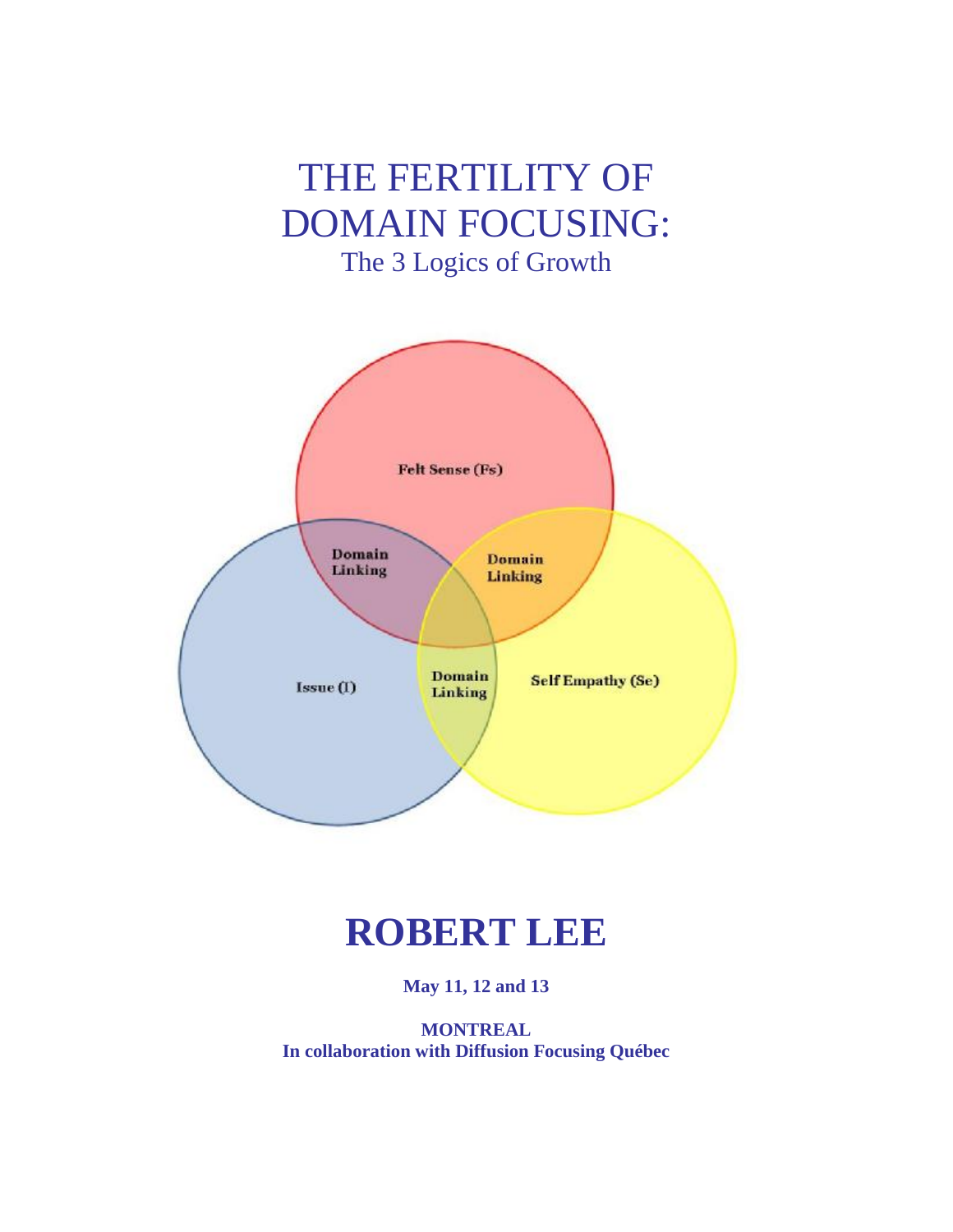## **Table of Contents**

| DEMONSTRATION: Focusing with Difficult Feelings in an Applied Focusing Session 5 |
|----------------------------------------------------------------------------------|
|                                                                                  |
|                                                                                  |
|                                                                                  |
|                                                                                  |
|                                                                                  |
|                                                                                  |
|                                                                                  |
|                                                                                  |
|                                                                                  |
|                                                                                  |
|                                                                                  |
|                                                                                  |
|                                                                                  |

- [robert@focusingnow.com](mailto:robert@focusingnow.com)
- [www.focusingnow.com](http://www.focusingnow.com)
- US# 707-237-5283
- US toll free #888-275-5648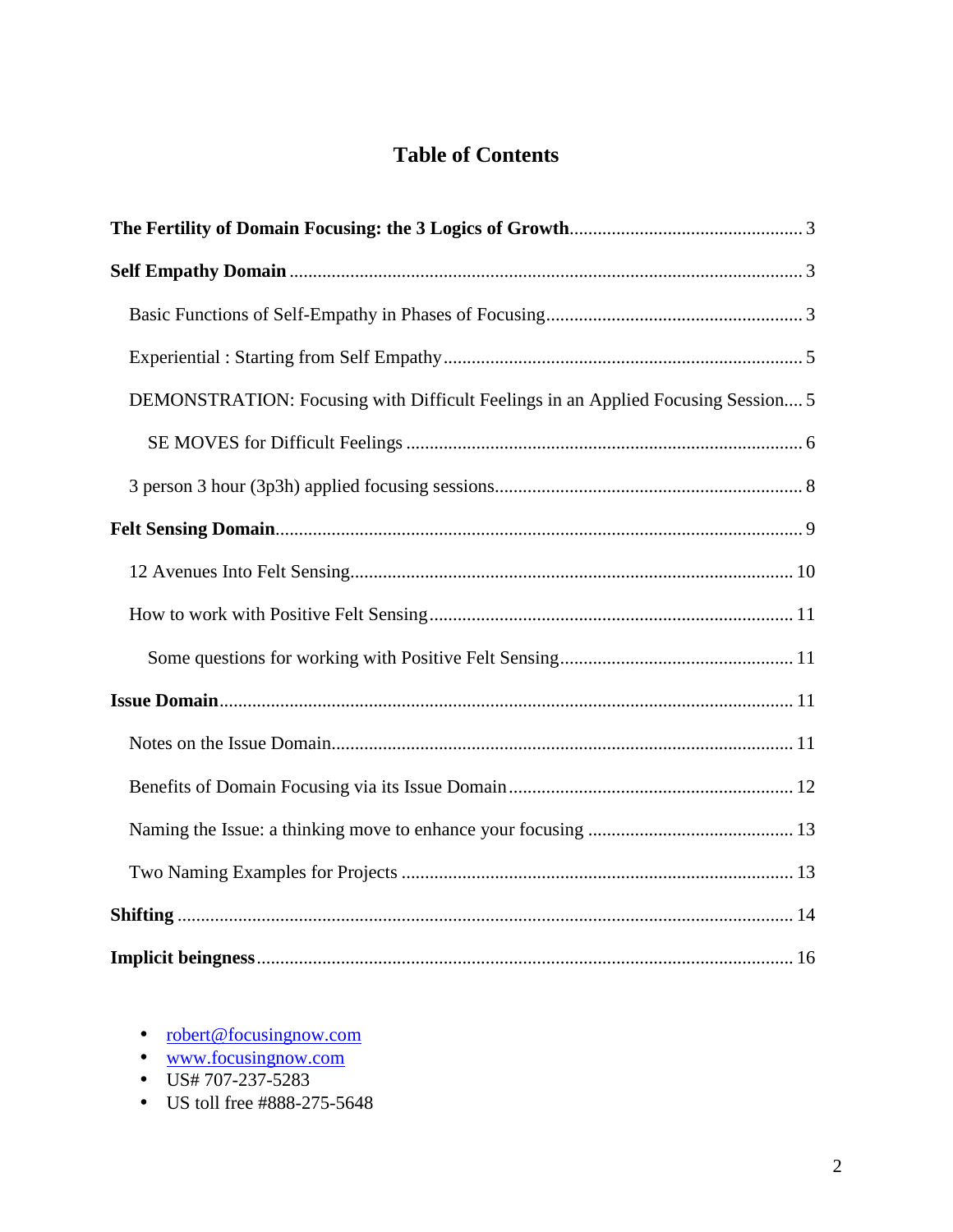## **The Fertility of Domain Focusing: the 3 Logics of Growth**

Orientation to Domain Focusing

- A. Sometimes, DF can be jolting to people.
- B. Phases are on the left side and should be familiar if you learned Focusing via Gene's 6 steps. Reviewing.
- C. Domains can be thought of as thinking, feeling, empathy. OR as Issue, Felt Sensing, Self-empathy. OR, for philosophy of the implicit, as VII, VIII, and HELP. OR as modes: 1. regular thinking-feeling-talking mode, 2. felt sensing mode, 3. empathy mode.



## **Self Empathy Domain**

2. Orientation to Self-Empathy. It comes out of Gendlin's work on critic and on the "focusing attitude". My question for years was: "what is the underlying function that the work on "critic" and on "focusing attitude" is serving?" I will elaborate on how SE helps in the different phases of focusing.



#### DIDACTIC

#### **Basic Functions of Self-Empathy in Phases of Focusing**

**Phase 1** (parallels Clearing A Space, Gendlin Step 1): Getting Started—self-empathy is an unusually strong domain for starting from. It is good for when someone is in a bad place. It is good for when someone wants to work on something particularly challenging. Starting from SE tends to make sessions go unusually smoothly.

Make sure to try each of the SE getting started questions a few different times so you have a variety of ways to choose from.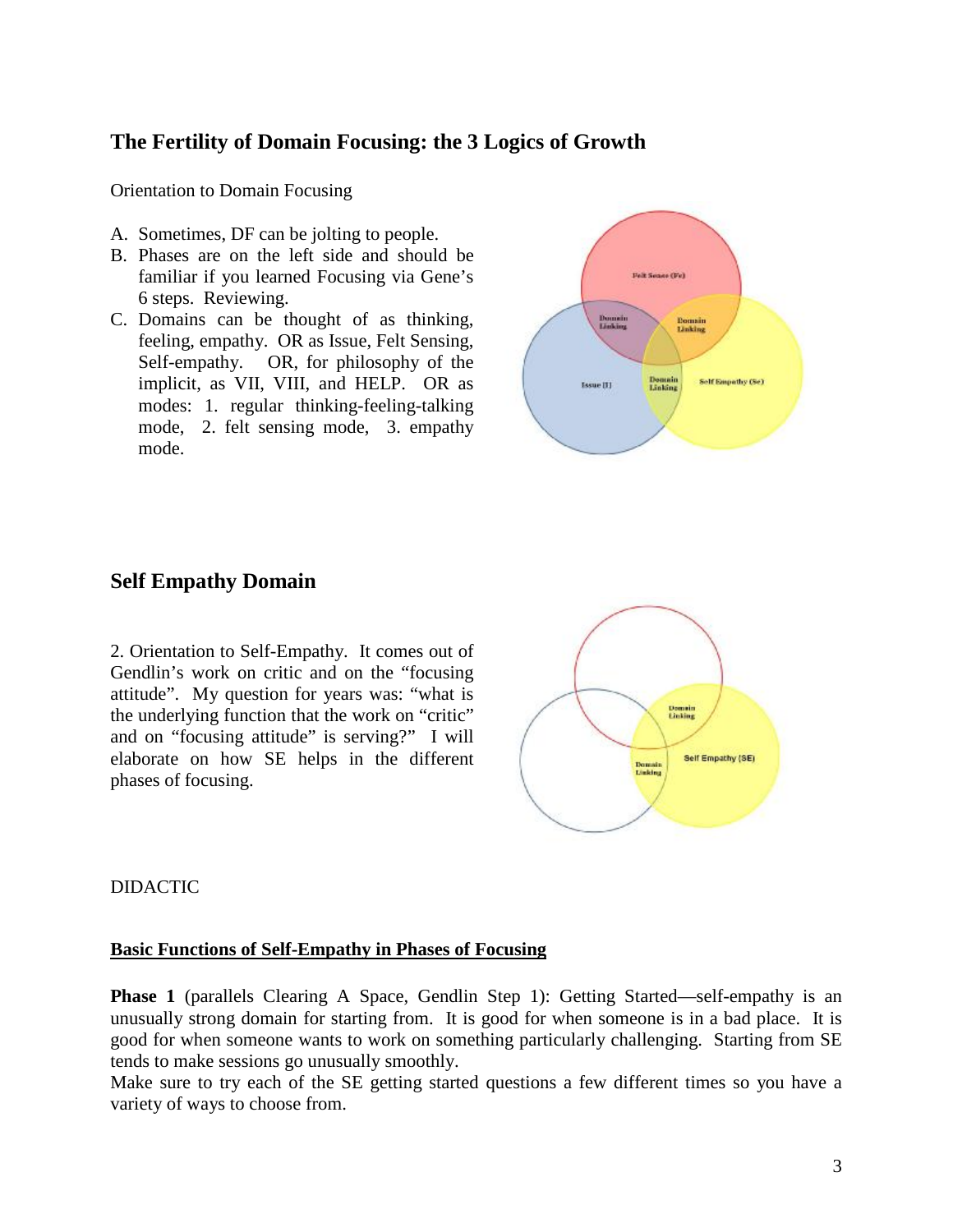**Phase 2** (parallels Felt Sense Formation, Gendlin Step 2): Domain Linking: SE (self empathy) helps when the linking to felt sensing is difficult or doesn't work. Linking to SE before trying the linking to felt sensing, can help the subsequent linking to felt sensing. Linking to SE can be an alternate path when the felt sense does not form. Be sure to learn that SE questions can receive the answer "no". Can I be kind to myself in this situation.. . . . . . "no" is a possible answer. Also be sure to learn that what we are looking for, is a kind of self empathy which is accessible easily. For example, "can I be accepting of this depressing felt sense? . . . . . the answer "sort of" comes in response (not necessarily in a verbal way).. .. . . .. but 'sort of' means you do NOT have easy access. Look for a simple response of "YES".

Be sure to notice the special method for difficult SE— For example, suppose you have tried "kind", "tender", and "gentle" and each one has failed to bring a simple "YES". Then you try this special method, "Can you appreciate the difficulty of changing something when you cannot be kind, cannot be tender, cannot be gentle with it? Remember you can work with SE toward the FS (felt sense) OR toward yourself in a particular situation.

FS formation implies sufficient SE. Sufficient SE implies FS formation.

**Phase 3** (parallels Gendlin step 3 and 4—handle and resonating): Entering: When entering through the felt sense does not work or the felt sense does not move or budge, SE becomes a way to loosen the FS and get it moving or as an alternate entry path. It is possible to spend lots of time on entering the felt sense.

**Phase 4** (parallels Gendlin step 5 and 6—Asking and Receiving): Shifting. A shift implies more self-empathy. More self-empathy or just right self-empathy implies shifting. You can use SE toward getting a shift or getting more of a shift. Self-empathy also means making room for the insight and new possibilities which come a bit after shifting but are included in that phase.

**Phase 5** (parallels a mythical Gendlin step 7 on Action Steps): Acting into the Situation. Self empathy in this phase means protecting the shift from contraction, abandonment, rejection, critic etc. It means enjoying the changes which have come, it means taking the time to let the shift cross into your full knowing in situations. It means taking the time to get a truly right action step.

Having 20 or more words or phrases representing different kinds of SE is important. Kind, gentle, generous, soft, accepting, firm, tender, tolerant, compassionate, tender, loving, understanding, grateful, friendly, welcoming, curious, interested, empathic, caring, receptive, supportive….. is a beginning list.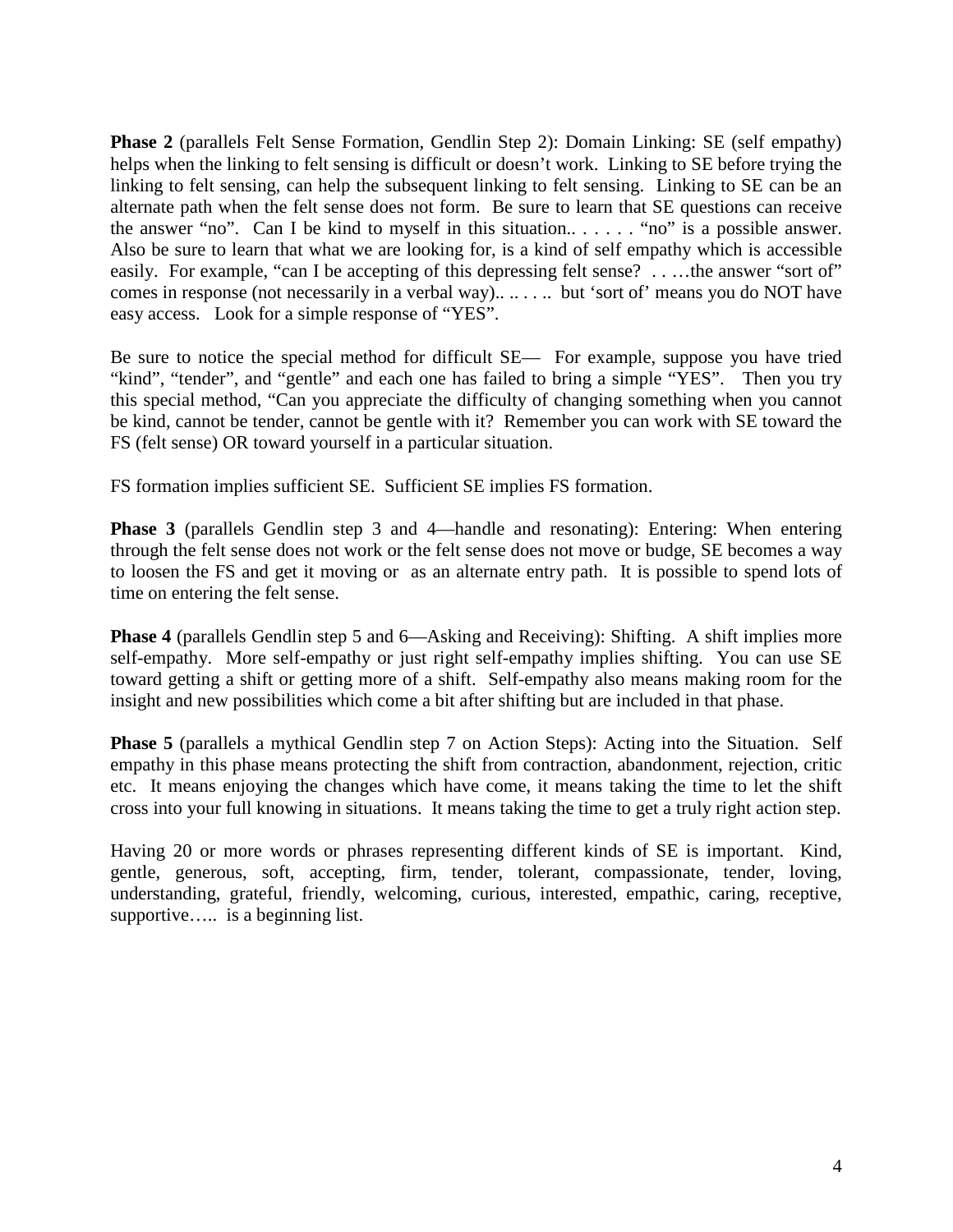## **Experiential : Starting from Self Empathy**

Note references to Self-Guiding Domain Focusing Large Form

I=Issue Domain, FS=Felt Sensing Domain, SE=Self Empathy domain

Phases: Getting Started, Domain Linking, Entering, Shifting, Acting Into

- A. Life Context. What is your life context now?
- B. What would be a good way to be with yourself given your life context? (SE#4.)
	- a) Can you sense that as a FS?
	- b) Can you give it a handle?
- C. What issue is good to work on from here? Issue Domain Linking (I#7)
- D. Can you name it succinctly? Issue Entering (I#9)
- E. What is the whole of that \_\_\_\_\_\_\_(issue)? FS Domain Linking (FS#6)
- F. What is a feeling word for describing? FS Entering (FS#11)
- G. Specifying further? FS Entering (FS#19)
- H. Shifting? FS Shifting (FS #20-24)

Partnership exchange after the guided exercise.

#### **DEMONSTRATION: Focusing with Difficult Feelings in an Applied Focusing Session**

Didactic in Preparation for Demonstration: With difficult feelings or problems like rage, obsession, addiction, anxiety, grief, depression, dissociation, disorientation, trauma, lovesickness, and social isolation, it can be very hard to do focusing. The feelings are too intense. Rather than getting a felt sense of the whole of the situation in a way, from outside the situation, you get a feeling of the intensity of the situation—a possible entry to felt sensing but not necessarily a felt sense (a feeling of the whole). The intensity or strength of the feeling overwhelms what little felt sense is there. For example, rather than getting a whole sense of the depression which necessarily brings hope, you feel the spreading devouring all encompassing intensity of the depression and just feel more depressed. Rather than feeling the whole of your issue with anxiety which is, by definition, "more than" the anxiety, and which, by definition, brings the promise of a way forward, you only feel accelerating debilitating anxiety. This is NOT felt sensing, but it can be quite challenging to make the distinction.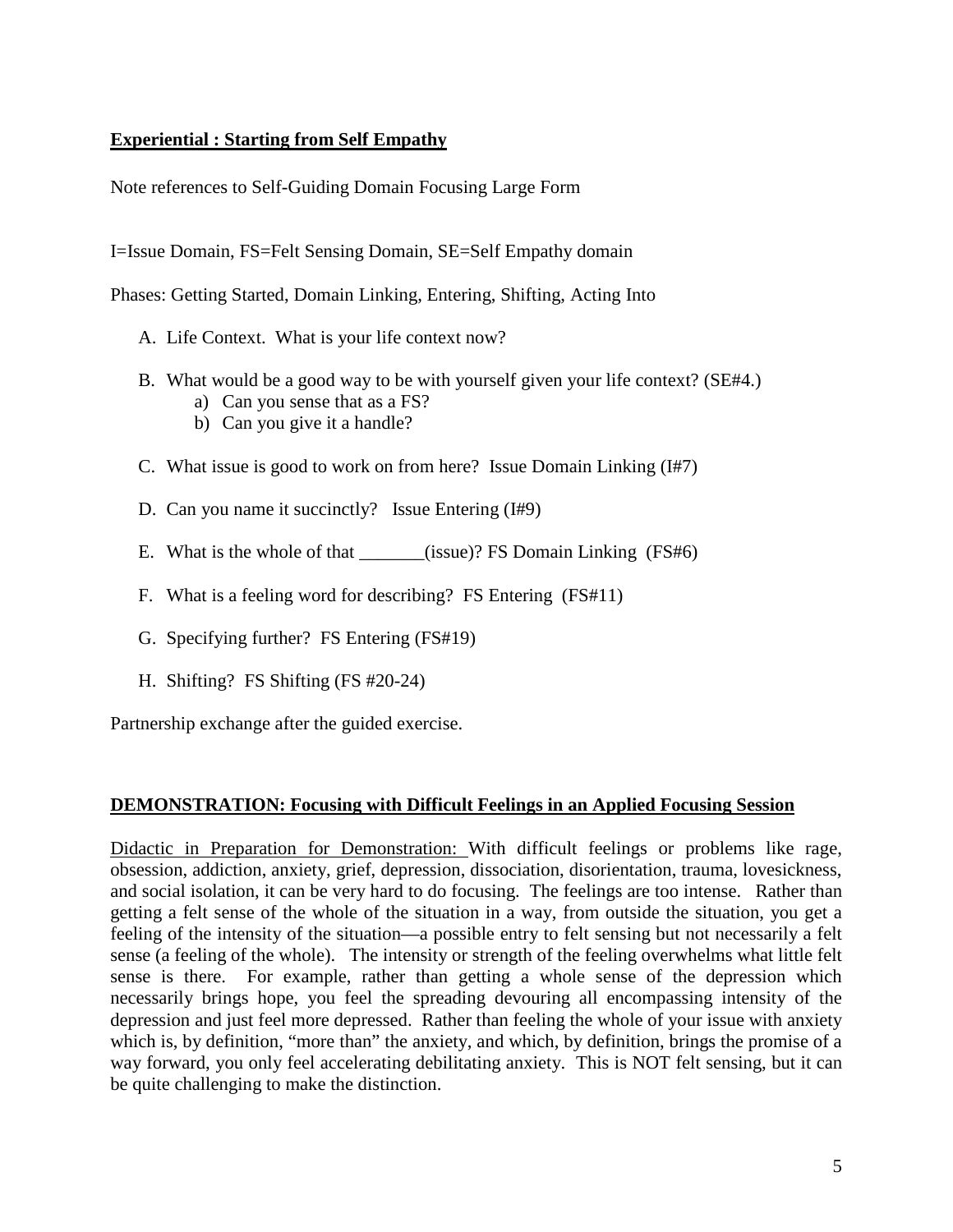It is challenging because entry into the intensity CAN be a route into felt sensing, a preparation for felt sensing. However, the intensity can dominate and then rather than getting to felt sensing you just get into the hopelessness of the anxiety for example.

"Obsessive-compulsive" tendencies are another good example. If you are working on a kind of compelling non-productive repetitive circle of thinking/feeling, the effort to enter felt sensing may easily just trigger the compelling non-productive repetitive circling rather than triggering the way forward (characteristic of felt sensing).

One method for checking if you are indeed felt sensing, is to consider how familiar the feeling you are exploring is. If it is exactly the problem you have, if your exploration of depression brings a depressive feeling, it may confirm you are indeed exploring your depression, but it also confirms you are not yet in the area of true felt sensing. True felt sensing, is always characterized by having "more than" what you know in it. If the feeling is only what you know, you are not yet in felt sensing territory. Moreover, you may not make it into felt sensing territory, because difficult feelings by definition, tend to trap us.

Solution is a special series of SE moves which take particular account of this tendency to get trapped in the feeling.

#### **SE MOVES for Difficult Feelings**

- I. Is it ok to be exploring this issue (or feeling)? Possible responses, are No, Maybe, Yes. "No" may be absolute or it may permit some delicate exploration.
- II. If yes, continue. If maybe, ask if it is ok to find out what the danger or problem in exploring could be? For example, if exploring depression, I could get more depressed. If exploring overeating, I could trigger overeating. Then ask, "Is there a way to explore this \_\_\_\_\_\_(e.g. depression) without getting more depressed?" If this question is working as it is intended, the client will be quiet for a while—15 seconds to 5 minutes. This question is to your intuition, your higher self, executive self, to you as the person in charge of your life. If there is a yes or even an implied Yes (the client continues exploring) then I am careful to follow. If there is a NO, I ask if it is an ABSOLUTE NO or a No which might be changeable. If an ABSOLUTE NO, I stop or I help them change the issue they are working on. If the No might be changeable I ask them if it is ok to talk about the danger of exploring this issue; i.e. is there a way to tell me about the danger without getting into the danger. If there is not a way to tell me about the danger without getting into the danger, I suggest going to a related issue which isn't as dangerous. It could be one aspect of this issue/situation, it could be a different slant on this issue/situation. I call this method of finding related, but safer to explore issues, SLIDING. At some point with a changeable NO we either get back to an ABSOLUTE NO or we get to a MAYBE where there is some notion of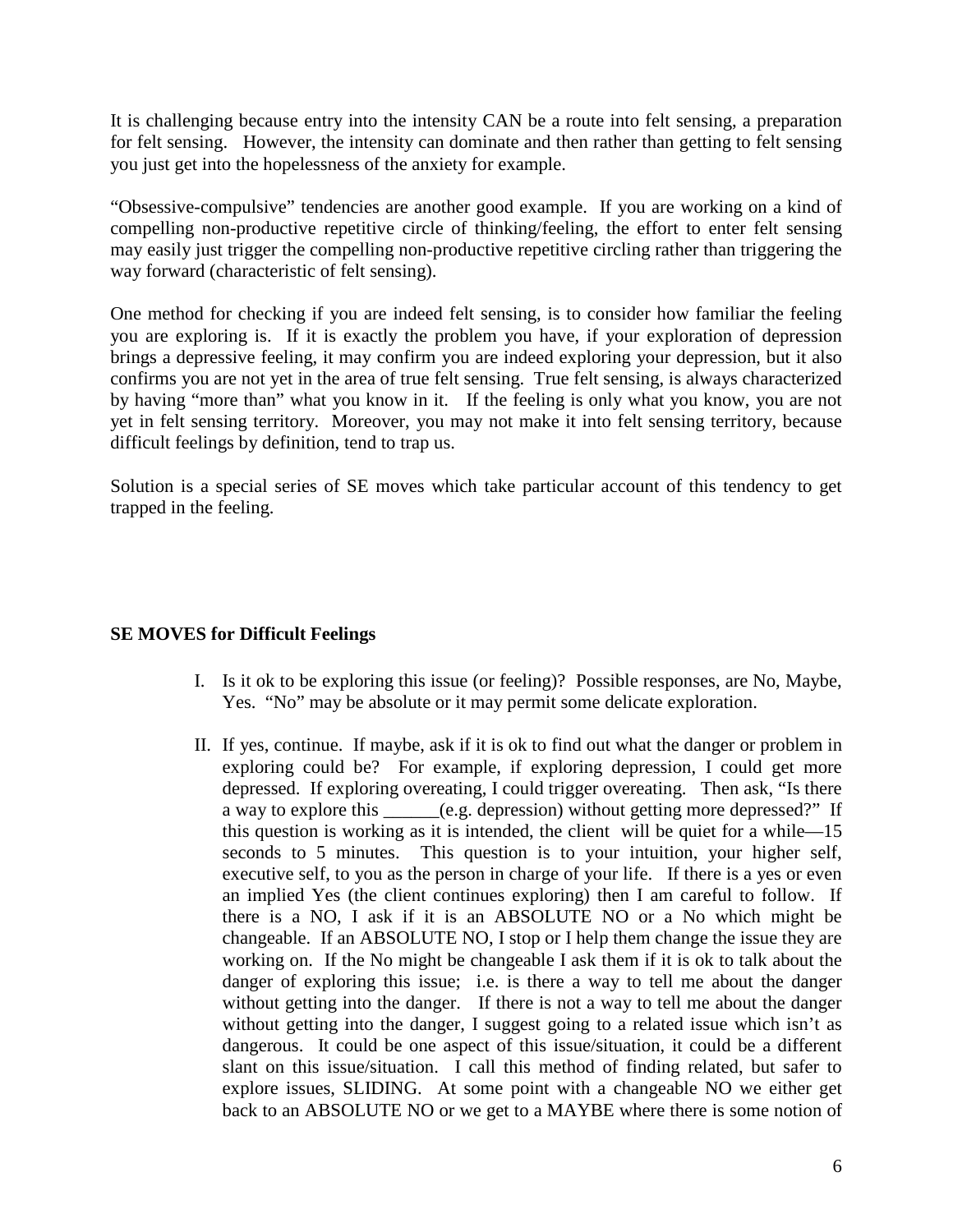the danger in exploring. Then I proceed with the "Is there a way to explore without triggering the  $(dangent)$ ?"

- III. Patience and understanding the importance of the approach. Rather than being anxious to get a felt sense, we are quite content to be finding a place where felt sensing could be possible. Within a session, this may mean that felt sensing only happens at the very end of the session, if at all. Within a therapy, it may mean that felt sensing only happens after lots of things creating the possibility. For example, felt sensing seems to imply a sense of self and personhood which some people seem to not have access to so easily. Even though, this access seems to be innate, in that it can be present at any place in the lifespan, it also seems to be able to be less accessible at any place in the lifespan as well. Accessing this personhood which allows felt sensing, could be quite a long drawn-out process.
- IV. With physical reactions to exploration (sweaty palms, palpitating heart, cold feet, tightening shoulders, top of head sensation), or other acceleration of something difficult—terrifying, depressing, anxious . . . … interrupt and move into the questions above
- V. In demonstrations I move between the chairs representing the domains unless this becomes too distracting to the client. Ideally, this helps the client by cueing them in bodily way about what I am looking for, it helps the audience follow the focusing process and not get lost in the trance of a focusing session or lost via not connecting the experiential in the session. Thirdly, it helps me hold the whole of the process and to know what to do next.
- VI. Outtakes/Commenting during the demo. During the demo I occasionally turn to the audience and make a comment. Ideally this also serves 3 purposes. For the client, it gives them a break from the spotlight and lets something happen in the body/whole which might otherwise be blocked by the spotlight. Secondly, it points to something for the audience to notice which is much clearer in the moment than retrospectively. Thirdly, it helps me find a next step by articulating something in the present. The audience should understand that they should not respond to these "outtakes/comments" even if they come in the form of a question.
- VII. Focusing is intrinsically non-mechanical. Consequently, it CANNOT always work. Only mechanical things ALWAYS work. A demonstration is an exploration of a process, they do not always work for getting a shift, or even getting a felt sense. It helps if the audience and the client and myself understand this going into the work.
- VIII. Discussion after the process is not about the client, it is about the focusing process AND/OR about my listening, moving between chairs, and intervening. Discussion after the process should avoid addressing questions to the client. It should also avoid giving feedback to the client. After the demo, the client should have no demands whatsoever—that includes sharing positive things and how moved you were. Share that with the group NOT with the client directly. I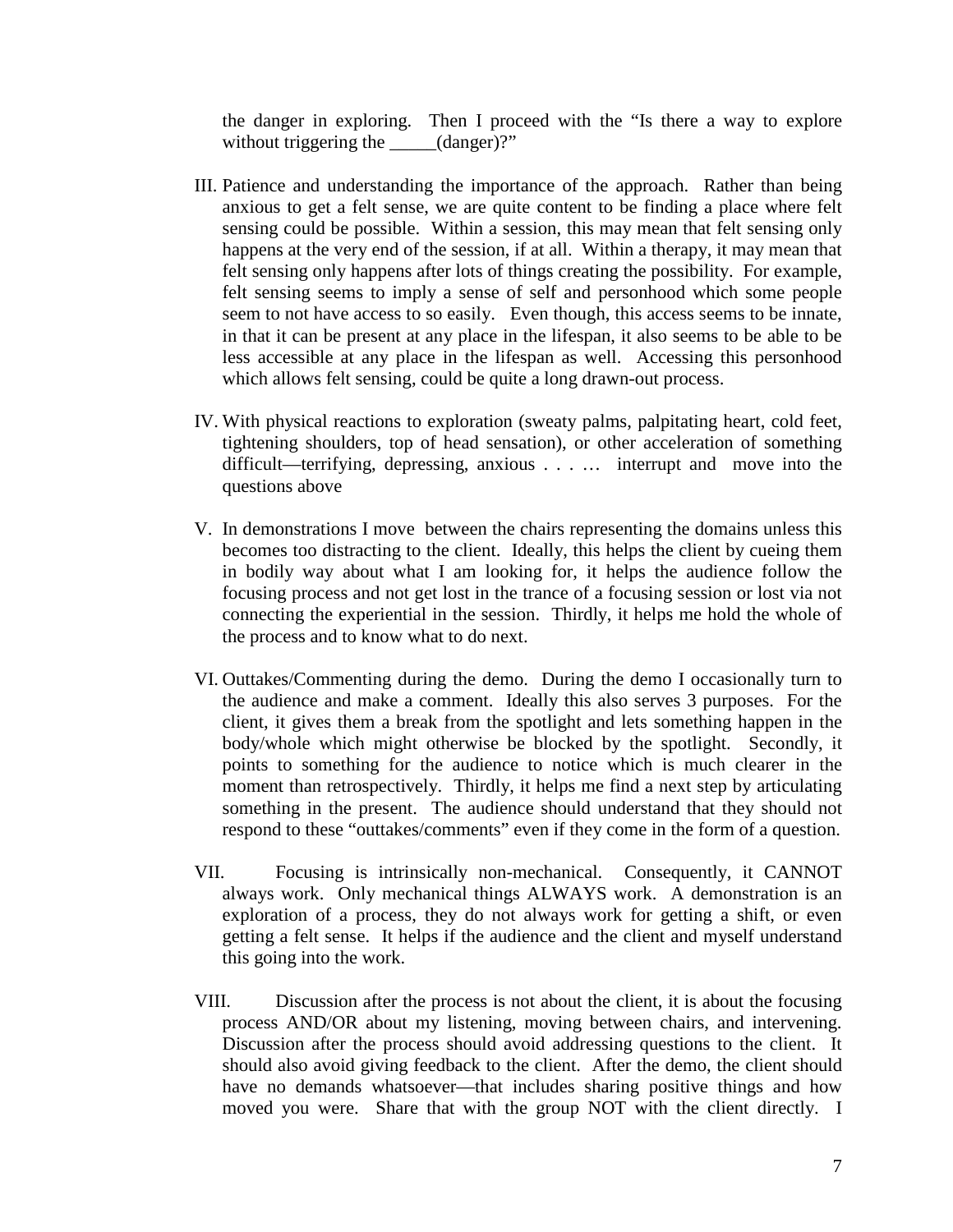interrupt comments which inadvertently or directly interfere with the post-demo protective bubble for the client. Please forgive those interruptions. The client is free to ask questions or make comments in the discussion but are never expected to do that. Observers should be careful NOT to take participation in the postdiscussion by the client, as freedom to ask them questions or give them feedback.

#### **3 person 3 hour (3p3h) applied focusing sessions**

IX. 3 person 3 hour (3p3h) applied focusing sessions are sessions where I work for 30 minutes or so with each person and there is discussion afterwards. These sessions are taking an increasing role in my teaching. They are the most effective/compelling introduction to focusing for someone completely new to it. They are more effective than 1:1. They are relatively low in "time expenditure". They are part of an alternate "level 1". One  $3p3h + 60$  1:1 partnership coaching sessions with a trainer can substitute for a 12 hour level 1 focusing course and permit entry into a 10 month course Launching Focusing as a Practice. 3p3h applied focusing sessions are a powerful adjunct to this 10 month course, accelerating and deepening the learning. I am starting to build them into the course for this reason. 3p3h applied focusing sessions are essential for people learning to use focusing professionally. It is the model for professional application. It is important for the professional-in-training to learn how to receive interventions—in contrast to focusing partnership where it is important NOT to have interventions. 3p3h applied focusing sessions are very relevant for very advanced focusers—professionals with many years of experience applying focusing. Experienced focusing professionals can learn to do/lead 3p3h applied focusing sessions. Knowing Domain Focusing and learning to let movement between the chairs help you/your client/and your audience, is an integral part of 3p3h applied focusing sessions.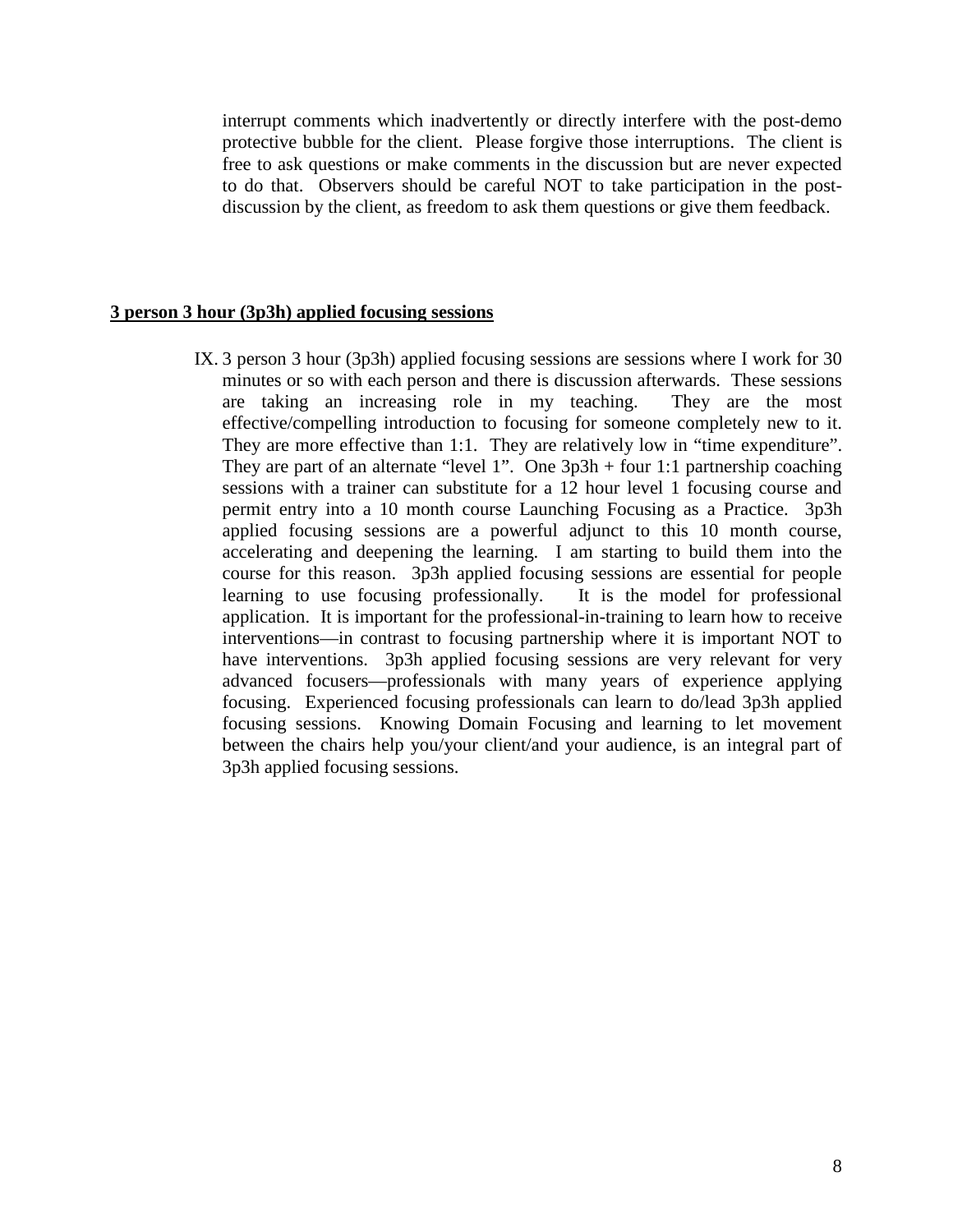## **Felt Sensing Domain**

Focusers usually use one or two avenues into the felt sense and rarely use the others. Moreover, focusers tend to integrate the relating to the felt sense into their regular process and to lessen the explicit use of felt sensing in partnership.

Learning about many avenues helps sustain the explicit use of felt sensing in partnership. It makes you better able to get shifts. It allows you to work on more subtle issues. For a trainer or therapist, this selftraining is more important. If you are not using different avenues in, you will not be



able to recognize those avenues in others, you will not be fluid in helping the other go in there. Helping others use more than one avenue helps their depth as well.

Before listing these 12 avenues, I want to talk about modification and specification. If you have an emotional handle like shy, you can ask what kind of shy? Is it an absolute shy, or a soft shy or a timid shy? It is often helpful to ask for a one word modifier (absolute, soft, timid are the oneword modifiers in the example). You may then ask for a third modifier. What kind of "soft shy"? . . . A teary soft shy. This is an incredible way of entering further into the felt sense and stimulating the shift. Note that the modifiers may be from the same avenue. For example, "timid shy" are both from the "emotional word" avenue. The modifiers may be from different avenues. For example, "soft shy" with "soft" being more of a "kinesthetic word" avenue and "shy" being from the "emotional word" avenue.

Once you have an initial entry into an avenue, you can go further in with the further specifying. The second and third modifiers can come from any avenue.

Note that often getting a felt sense has a panoramic, standing back, 'not going into the details' quality to it, but then entering the felt sense has a different, 'going into the details' kind of quality to it.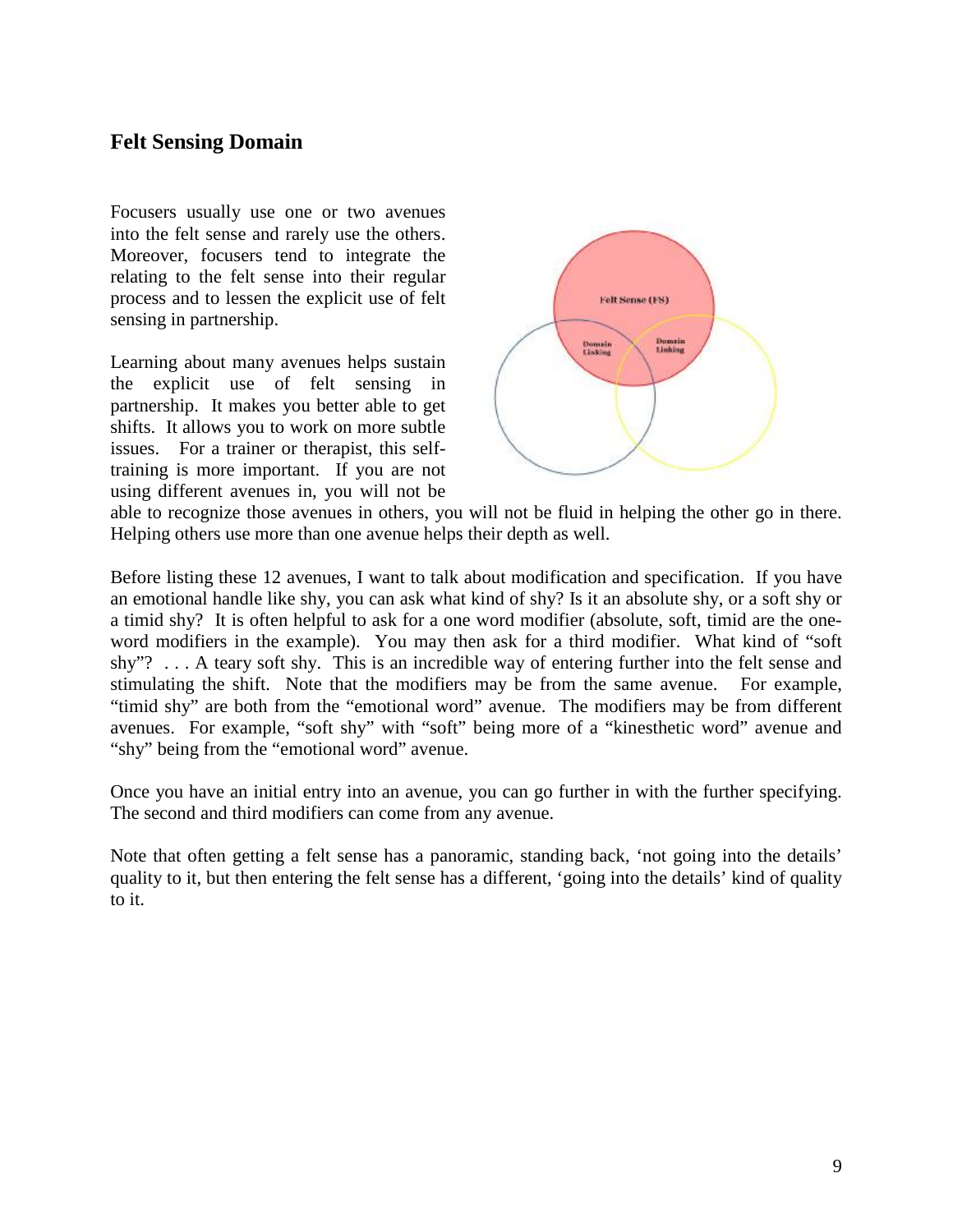## **12 Avenues Into Felt Sensing**

- 1) Physical, kinesthetic, textural, temperature
- 2) Emotional: anger, but also shy, awkward, nuances

3) FS Location and Shape : where (have a direct referent they can check back with) Body location ("a tension"—may be on the way to a FS, but may not be an actual FS) Up/down, Narrow/precise, vague...then flares out this way. shape & actual body space don't have to "fit"

- 4) Sound: with a word: squeaky, Damn it strong, Damn it without any consonant: Whooooooo, a song: use FS to find the right song does not have to have "content"
- 5) Gestures—conscious gesturing to represent FS
- 6) Body Postures: use whole body to symbolize FS
- 7) Relevance from the past: "this feeling reminds me of this time...." Story—being careful to not allow the story to fill all the time (2 mins)
- 8) Metaphor/Simile: It's this/it's like that
- 9) Imagery: Tricky: be sure to take the image and resonate it with FS---how does the image change when you do resonate it with the FS? Also tricky: something forms and quickly becomes an image—again, attention to resonating so that track does not become strictly the picture
- 10) Internal Dialogue: Parts/Dimensions within. They may be in conflict. Pick one "strand" explore and see what comes. Then explore other. Experience the relationship between the two; feel the whole of it. What does this "strand" (part) want to say to me? Can be a way of dialog, as if it were someone in me (inner child, inner Teenager, inner jock...) Tricky like imagery. Remember to resonate.
- 11) **Speaking from** the felt sense. Tricky, be sure to check and resonate
- 12) Conflict: "how are you feeling inside in relation to \_\_\_\_\_\_\_?...Punched, Pressured, Pushed, Stymied, Ruined, Contaminated. (\_\_\_\_\_\_ed words which imply the other doing something to you. To disengage and own, move to texture. To be assertive, move to a "you" statement.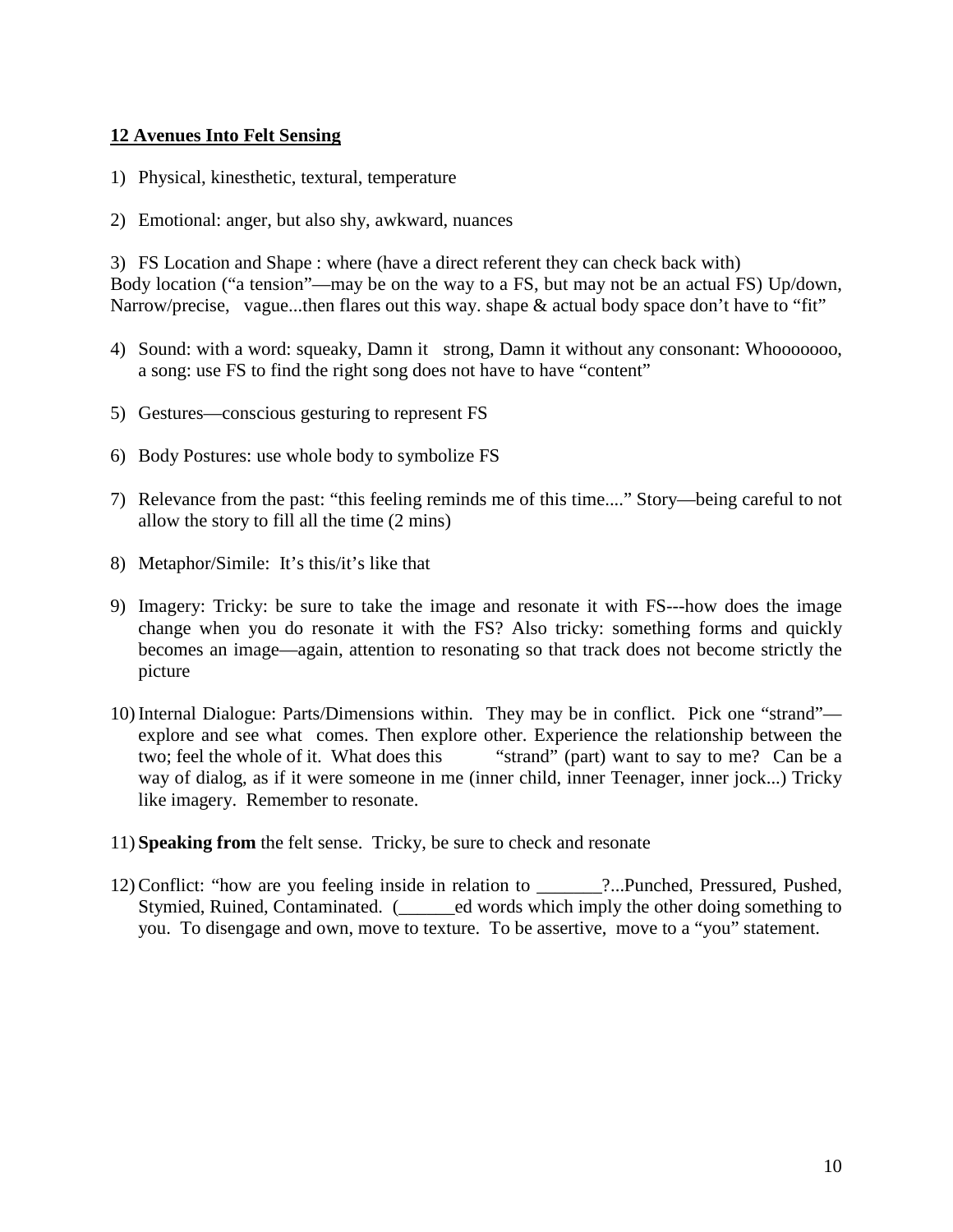## **How to work with Positive Felt Sensing**

- 1. We don't generally describe the positive as much as the negative
- 2. Get something GOOD and find a metaphor to strengthen it—to go back to it when ready
- 3. Have the issue be: How do I sustain "this good thing"?
- 4. A positive place may be especially good for approaching a difficult something. It may allow you to go further in before hitting scaredness and defensiveness.

## **Some questions for working with Positive Felt Sensing**

- *What would this space be especially good for in terms of: what I go into or what I approach?*
- *Which Felt Sense space would be a good place to operate from or to start from in approaching my "chronic issues"?*
- *What could I do creative from this place?*
- *From this place, what NICE thing could I do for this person who is difficult in my life?*
- *Which space could help me with creativity, thinking, or writing?*
- *Can I expand this positive felt sense? Can I strengthen it?*

## **Issue Domain**

#### **Notes on the Issue Domain**

In support of "Focusing as a collaboration between Thinking and Felt Sensing"

In Focusing, the logic of thinking does not just exist to blend into felt sensing, it has its own place, it cannot be cancelled out. It is a partner to the logic of experiencing. In Domain Focusing, the logics of thinking and of experiencing are discriminated even while acknowledging that the bleeding and blending together of the two can be very valuable. In addition to teaching this method, we will be working on the entire Issue Domain in this workshop.

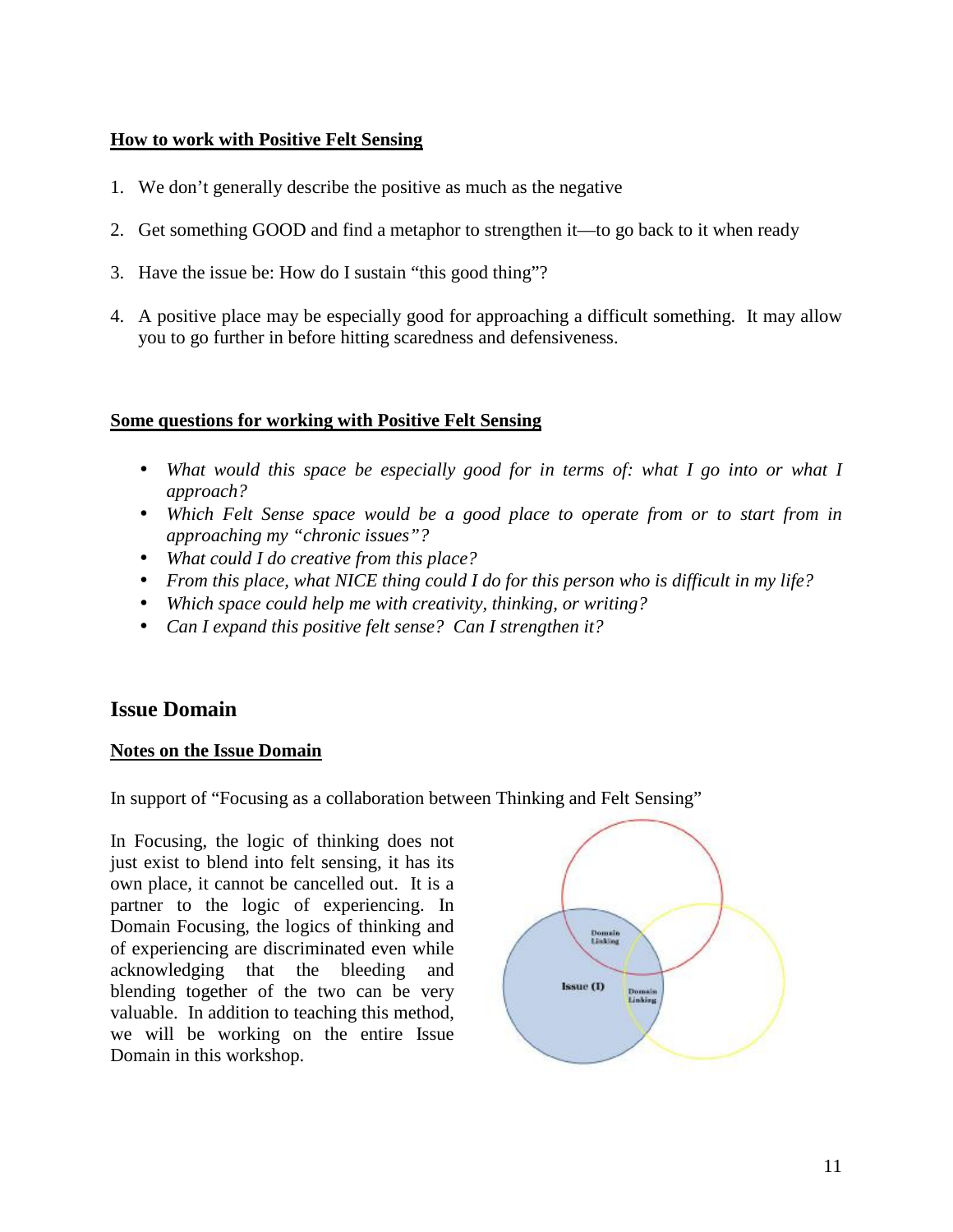## **Benefits of Domain Focusing via its Issue Domain**

1. As a teaching model, Domain Focusing gives more attention to Thinking generally and to the Issue/Situation particularly than other teaching models.

2. Domain Focusing puts more emphasis on the linkage between issue/situation and felt sense than any other model. A felt sense is OF something, an issue, a situation, a dilemma.

3. Any issue may be able to generate a felt sense. You may not need to do special preparations to find a felt sense.

4. The Issue Domain gives special attention to how issues and situations are generated and found. Some of this comes out of many variations of "clearing a space", but it makes explicit the value of finding a "new issue" or working in a "new dilemma". For therapists, a client/focuser who is adept at clearing a space, is already way ahead of other clients who tend to generate exactly the same issue week after week. (*See presentation on Stranding on Wednesday Afternoon.)* 

5. Different formulations of an issue may generate different felt senses.

6. The issue changes with felt sensing. At a recent workshop, a psychologist worked on "a couple decision", in the second round, she worked on, "her behavior in relation to the couple decision", in the third round, she worked on "her actions in the next 24 hours regarding this couple decision".

7. In Domain Focusing we use Gendlin's "Holding and Letting (Waiting)" from A Process Model as the way into felt sensing from an Issue or Situation.

8. Having an issue domain gives a "place" to: Insight; New Possibilities; and Action Steps all of which typically follow a shift. Other models do not make such a clear place for these essential aspects of the focusing process.

9. Making a clear place for Insight; New Possibilities; and Action Steps; means it is easier to recognize and support these aspects AS a Listener.

10. Having an Issue Domain which includes Thinking, begins the reclaiming of thinking in focusing. In some focusers, the effort to "get out of the head" and into the felt sense, leads to a devaluing of thinking. While Gendlin's development of TAE, the 2nd practice of the Philosophy of the Implicit, counters this tendency to devalue thinking; Domain Focusing attempts to reclaim thinking from within focusing.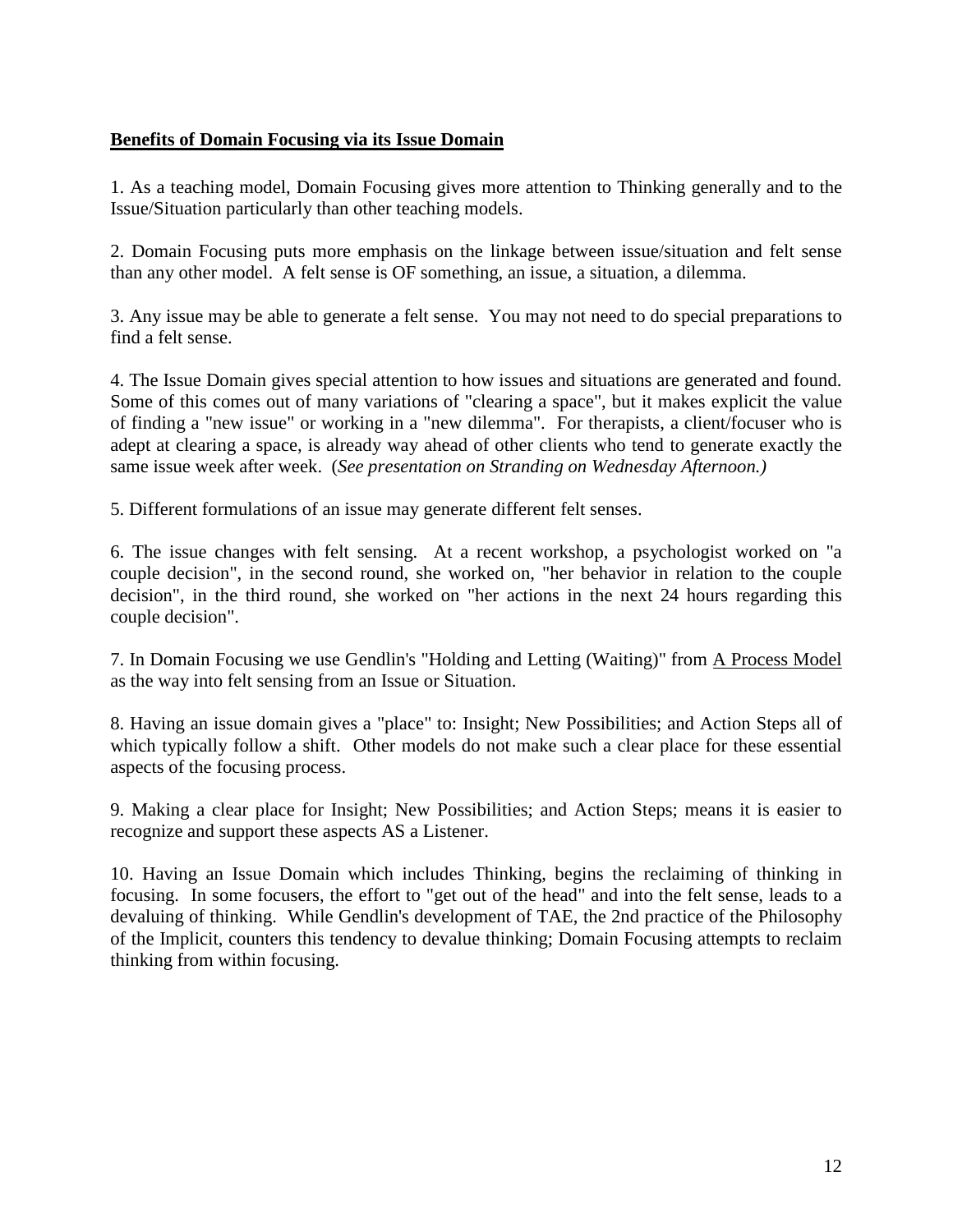#### **Naming the Issue: a thinking move to enhance your focusing**

"Naming the Issue" is a highly successful method for entering the felt sense through a familiar process like titling a poem, a painting, or an essay. It is part of a thinking logic which is critical to the focusing process. It can be used to deepen your own focusing process or to empower your professional work with focusing. It provides a natural entry to focusing.

1. Naming the Issue. Questions 9, 10, 11 under the Issue Column on the Large Domain Focusing Form. Entering (Phase) through the issue.

I want you to see how naming the issue either briefly like Issue question 9 from the large Domain Focusing Form (Can I state the issue in a succinct way?) or in a more extended exercise (Issue question 10 and 11) is a preparation for jumping into the felt sense. The part of a listener's narrative which comes right before felt sensing, (the name of the issue in my work) is particularly important in a reflection even if you don't get a chance to reflect until after the felt sense is referred to directly. I.E. if someone is using "Naming the Issue" just right, they may possibly go straight from saying the name to felt sensing rather than making a pause and hearing the listener say the "just right" name back. In that case, the listener would reflect the "just right" name and the handle (first felt sense word) back at the same time when the pause for reflection comes later.

### **Two Naming Examples for Projects**

- A. First Example of Naming Process:
	- 1. Losing weight Bodily Exercise
	- 2. Me & food
	- 3. Body & me
	- 4. Heavy & me
	- 5. Not enough when enough
	- 6. Eating
	- 7. Eating/exercising/body sizing

Final Name: Eating – Health – Body-Sizing – Value

B. Second Example of Naming Process To claim myself within my marriage/family To claim myself *within* my commitment  *despite through beyond underneath apart from pushed away from*  (fit the felt sense best)

Final Name: To claim myself . . . . . my commitments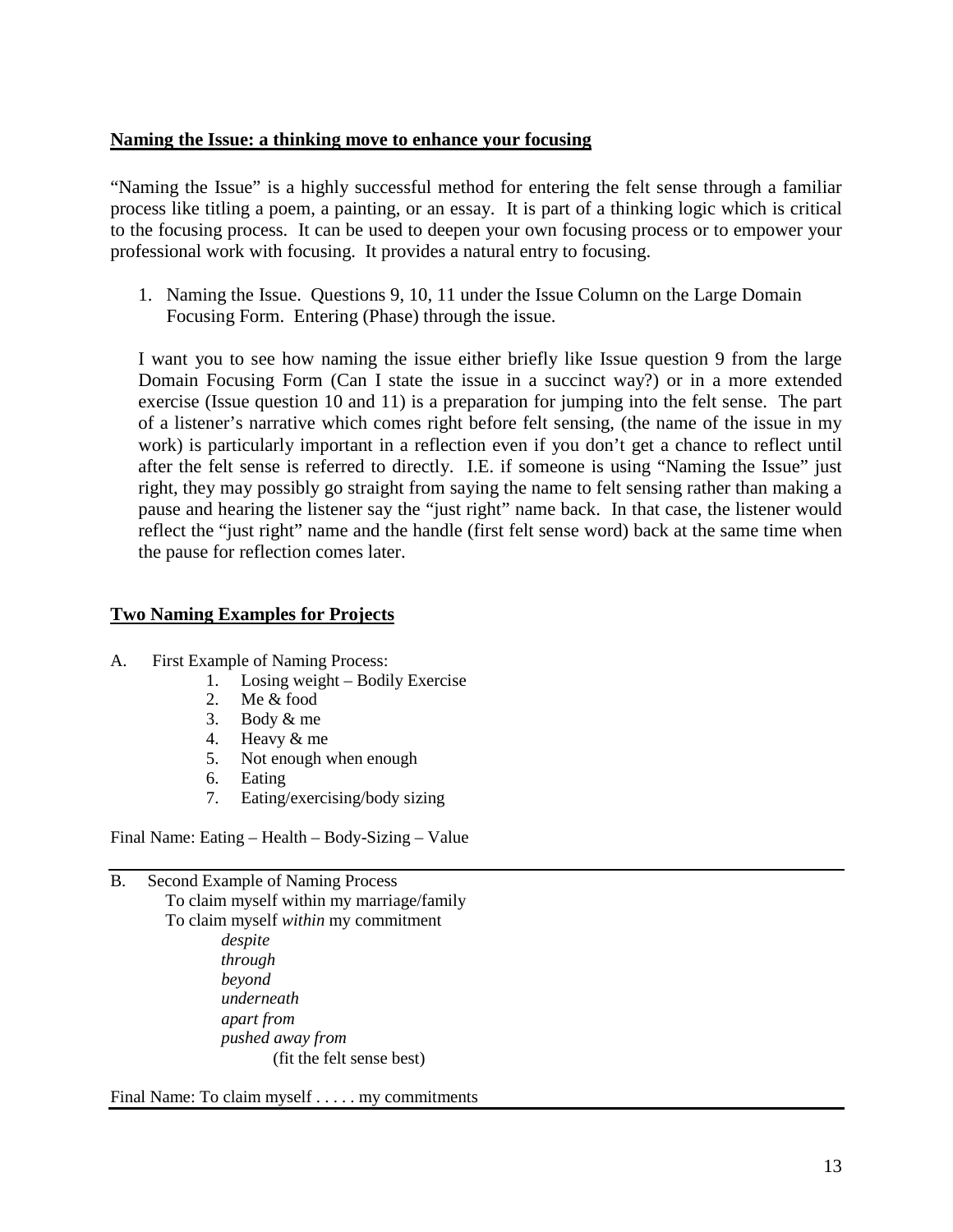## **Shifting**

Shifting is my name which corresponds to Gendlin's step 5, Asking Into. I think Shifting is not so well understood by focusers. Here are some of my ideas.

Before trying a shifting move, there needs to be sufficient felt sense entry. Usually, a "narrative, just finding feelings" approach is not sufficient entry. Often there needs to some very direct referencing to the felt sense and then a further discovery.

When there is sufficient entry and you try an "asking into" question like "What does that sticky down (felt sense descriptors)need?" focusers often leave out the felt sense referents (e.g. sticky down), and instead just ask, "What does that need?" This is a mistake though it occasionally works anyway. The referent being stated enables you to really be asking into the felt sense of what is needed there?

After the asking in, there are often ideas and thinking which comes in response. These ideas may be just right, the new thinking which comes with the shift, OR they may be merely interesting without a shift. The ONLY way to know which, is to check the Felt Sense. Is the Felt Sense the same or has it changed? If it has changed, is it in a forward direction or just a development? Focusers often forget to check directly with the felt sense after asking into.

Timing is very important in shifting. Things sometimes really slow down during the arrival of the "carrying forward", the shift. For example, after the asking into question, when an idea has come and you are checking if there is a change in the felt sense, it may not be clear. Often it may take a minute or more for the carrying forward to show clearly. In working on very difficult issues this is even more common. So when you ask, is the felt sense different and it isn't clear, it does NOT mean that there hasn't been a shift. It just means you should hang out for a while here with the felt sense and even the idea which has come. Similarly, if there is a change and you are checking if it is a carrying forward change (a shift), this may take a while to manifest. You need to be in a place of being willing to be very slow and also to be very non-judgemental.

What makes a change a forwarding? It is possible to have a negative change while focusing. For example, you are working on depression and you get sucked into a more depressed place. That is NOT a shift. On the other hand, a forwarding is not necessarily sweet or easy. For example, suppose I get an intense seriousness which comes about a situation which I have been taking in a milder way. That intense seriousness which might feel "heavy or heavier" may come with a strong forward sense—yes it is really right to take the dangers much more seriously, then it is a forwarding. But the feeling tone may not be a typical "positive" like a lighter, easier feeling. Just check the new feeling and ask yourself, "is this a forwarding". If the answer is "yes" you can consider it a shift.

When there is a confirmation of a change and that it is a carrying forward, then afterwards, there is a critical time for patience, for slowness. The carrying forward has come and its purpose is to deliver hope, insight, new possibilities in the situation. But this can take some minutes. If a "self critical or objecting idea" arrives in this time (3-5 minutes or longer after a shift), I am quick to say, "oh lets consider that in a little while. The carrying forward just arrived, we need to make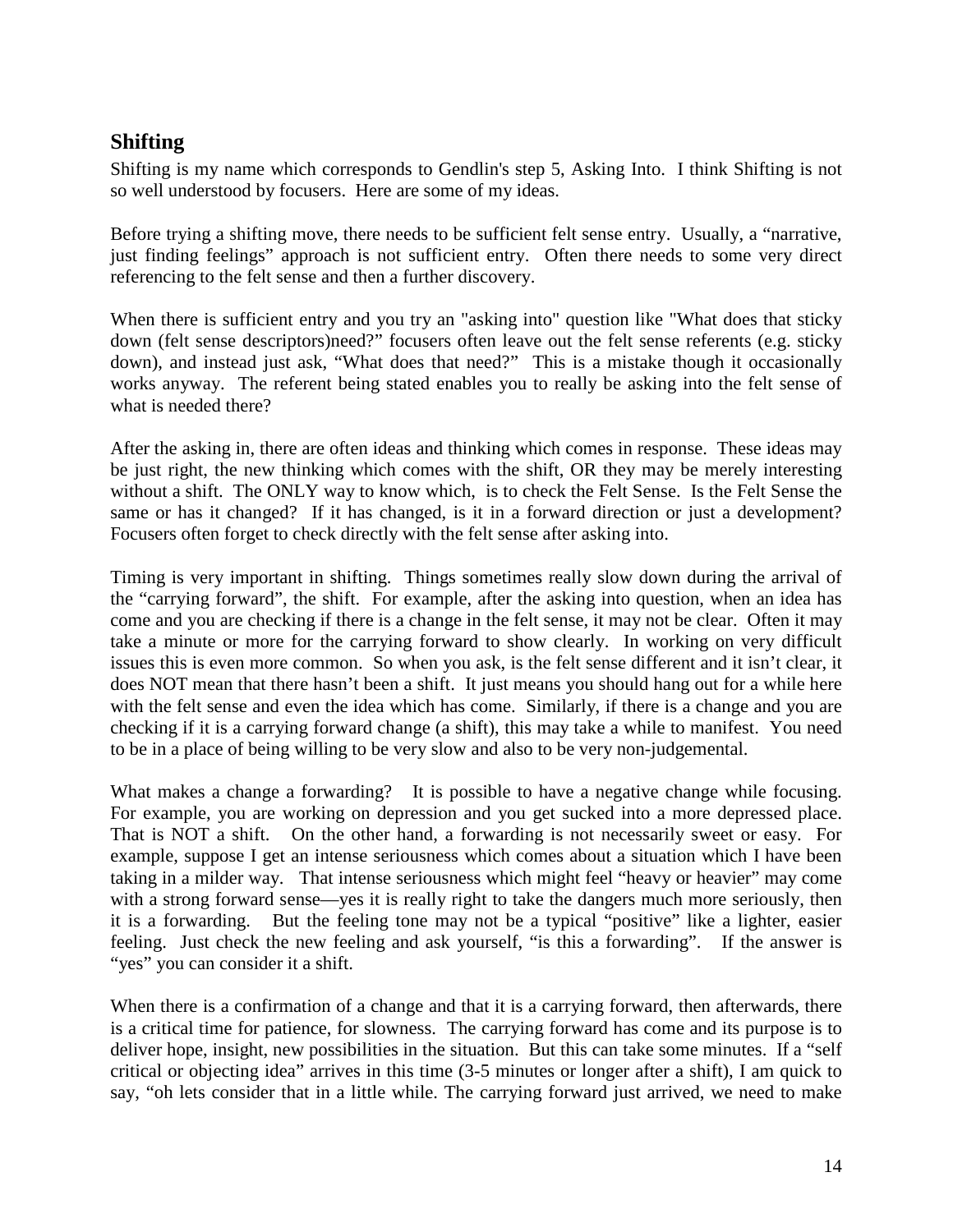room for it for a little while before we get to the "objections" or "counters". I am surprised by how often this works to delay the "objection" and how often the person has no interest later in going back to the objection.

While some shifts are dramatic and very clear and the insight and new possibilities fall out easily, other shifts are much more subtle and the insights may even need some coaxing.

First, if the change in the FS has been confirmed and that it is a forwarding, then I just get very slow. I have an image for this slowness. I imagine Huck Finn on a lazy Mississippi river raft kind of doing nothing go down the river. As a guide I am happy doing nothing.

If insights do not emerge after a few minutes, I can back up 2 or 3 steps before the shift came and rethread, keeping the sequence and words of the focuser as much as possible to help the shift happen again so to speak. Sometimes I repeat this process a couple of times and each time the shift becomes more pronounced and the felt sense of the shift stays present in a more stable manner.

If I have waited 5 minutes and I am convinced there has been a shift but no insight comes, I will also try supporting the shift through slow paced reflection and then say, "can you sustain this felt sense while going back to the issue or situation you started with? But don't go back to that mood, keep this new feeling and then think about the situation from this new feeling." If you have done something like "naming the issue", a method I developed, this helps this step a lot because the issue is well defined.

In my experience, insight comes first and the new possibilities are not so obvious just that this is a new understanding, but then a minute or two after insight come the new possibilities. These almost never arrive with the label "new possibilities". You have to be actively looking for the new possibilities as a guide and even so, they sneak up on you. Usually, there is an , "of course, these are the new possibilities." For some reason, initially, I often don't recognize the new possibilities.

Recognizing the new possibilities IS a big deal. It is the confirmation that focusing has indeed been happening. It confirms that indeed there was felt sensing, that there was entry and there was a shift. It is almost like all of that is tentative until the shift and the subsequent insight and new possibilities is confirmed.

When I worked with people with difficulties with felt sense formation, I realized that they would sometimes get a shift about the time that they were about to recognize the felt sense. But getting a shift means they were felt sensing and entering the felt sense even if it wasn't in a classic "easy to recognize" form.

So in some way I am saying that really getting into shifting may mark a subtle change in emphasis from felt sensing being the key thing to shifting being the key thing. If shifting happens it confirms that a felt sensing was happening even if it previously looked like intellectualization.

When I take this perspective, it gives me a broader sense of what felt sensing can be.